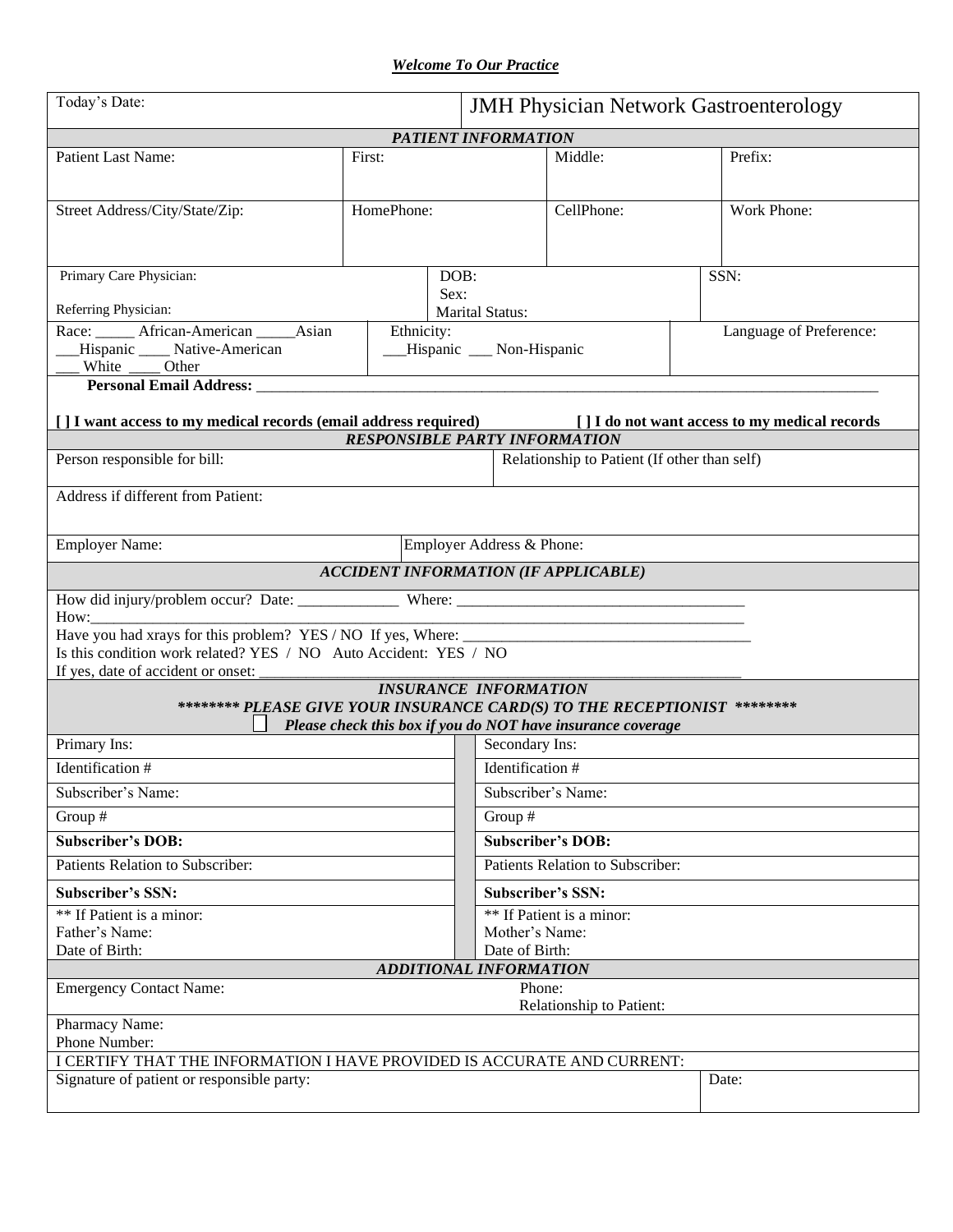

David J. Black Gastroenterology and Hepatology 8 N US 31, Suite B Whiteland, IN 46184 Office 317.888.6566 Fax 317.888.6766 Johnsonmemorial.org

## **DESIGNATION OF PERSONAL REPRESENTATIVE**

As required by the Health Information Portability and Accountability Act of 1996 (HIPAA), you have a right to nominate one or more persons to act on your behalf with respect to the protection of health information that pertains to you or your child. By completing this form, you are informing us that you wish to designate the named person(s) as you or your child's personal representative. You may revoke this designation at any time by signing and dating the revocation of your copy of this form and returning it to this office.

(Print Name)

## Patient Name: <br>
Patient Name: 
2010 12:20 12:20 12:20 12:20 12:20 12:20 12:20 12:20 12:20 12:20 12:20 12:20 12:20 12:20 12:20

## **Designation:**

I, \_\_\_\_\_\_\_\_\_\_\_\_\_\_\_\_\_\_\_\_\_\_\_\_\_\_\_\_\_\_\_\_\_ (print name), hereby nominate the following person(s) to act as my or my child's personal representative with respect to decisions involving the use and/or disclosure of health information that pertains to me or my child.

| Please check the applicable box indicating if we may discuss your or your child's health status or<br>financial (bill) matters with your selection(s) below. |       |         |           | Financial |
|--------------------------------------------------------------------------------------------------------------------------------------------------------------|-------|---------|-----------|-----------|
| Relationship:                                                                                                                                                | Name: | Phone#: | Yes<br>No | Yes<br>No |
| Relationship:                                                                                                                                                | Name: | Phone#: | Yes<br>No | Yes<br>No |
| Relationship:                                                                                                                                                | Name: | Phone#: | Yes<br>No | Yes<br>No |
| Relationship:                                                                                                                                                | Name: | Phone#: | Yes<br>No | Yes<br>No |

By signing this document, I acknowledge that I have read and understand this General Information and Consent. I further acknowledge that I have received a copy of the Hospital's Notice of Privacy Practices.

**Printed Name of Patient** 

\_\_\_\_\_\_\_\_\_\_\_\_\_\_\_\_\_\_\_\_\_\_\_\_\_\_\_\_\_\_\_\_\_\_\_\_\_\_\_\_\_\_\_\_\_\_\_ **Signature of Patient or Authorized Representative** Reason Patient Unable to Sign: <br>Relationship to patient: Spouse Child  $\Box$  Incapacitated  $\Box$  Restraints  $\Box$  Parent  $\Box$  Parent  $\Box$  Other □ Other \_\_\_\_\_\_\_\_\_ **JMH Witness Signature**: \_\_\_\_\_\_\_\_\_\_\_\_\_\_\_\_\_\_\_\_\_\_\_\_\_\_\_ **Date**: \_\_\_\_\_\_\_\_\_\_\_\_\_\_\_\_\_

 $\frac{1}{\frac{1}{\frac{1}{\sqrt{1}}}{\frac{1}{\sqrt{1}}}{\frac{1}{\sqrt{1}}}{\frac{1}{\sqrt{1}}}{\frac{1}{\sqrt{1}}}{\frac{1}{\sqrt{1}}}{\frac{1}{\sqrt{1}}}{\frac{1}{\sqrt{1}}}{\frac{1}{\sqrt{1}}}{\frac{1}{\sqrt{1}}}{\frac{1}{\sqrt{1}}}{\frac{1}{\sqrt{1}}}{\frac{1}{\sqrt{1}}}{\frac{1}{\sqrt{1}}}{\frac{1}{\sqrt{1}}}{\frac{1}{\sqrt{1}}}{\frac{1}{\sqrt{1}}}{\frac{1}{\sqrt{1}}}{\frac{1}{\sqrt{1}}}{\$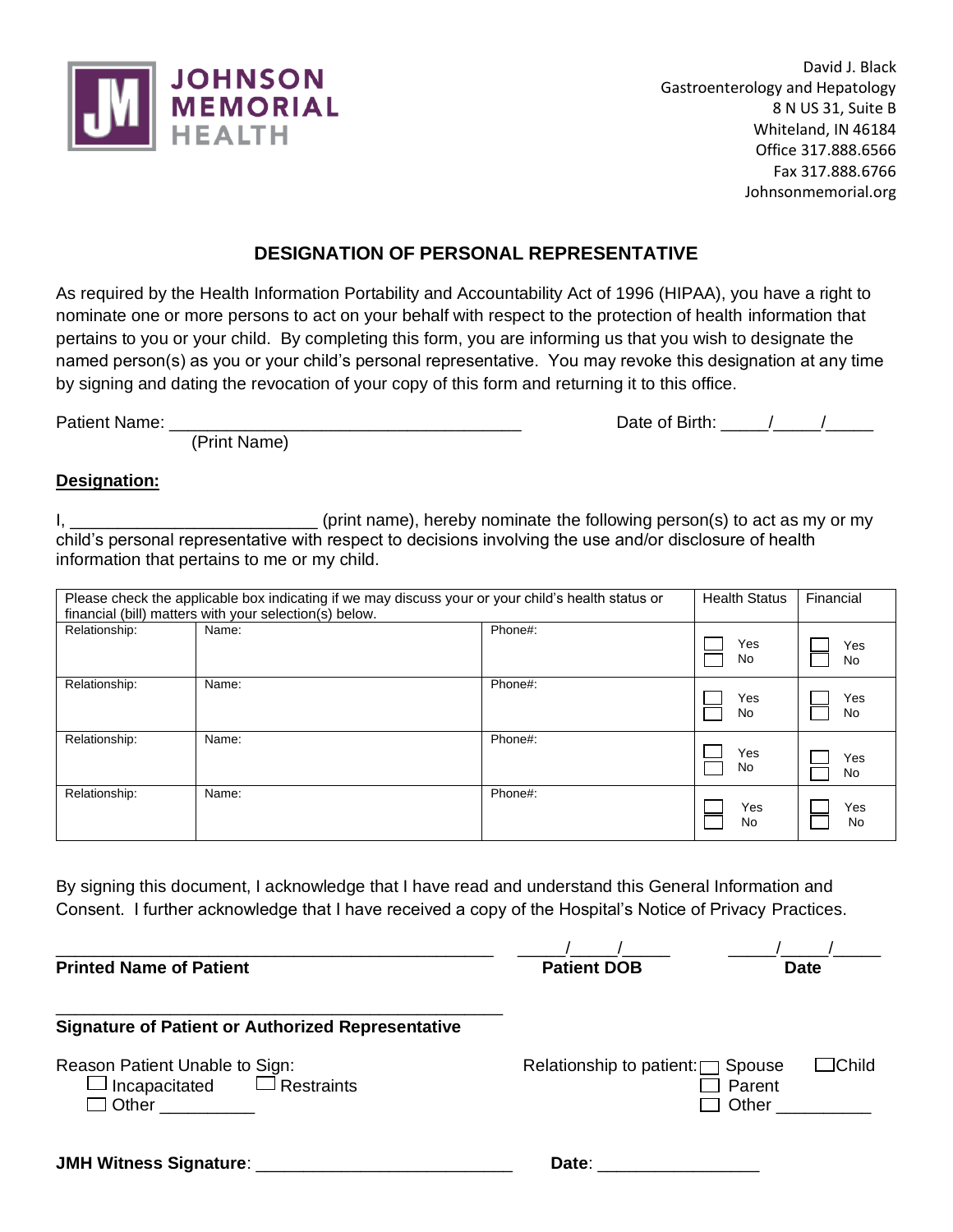



Gastroenterology & Hepatology 8 N US 31 Suite B Whiteland, IN 46184 Office 317.888.6566 Fax 317.888.6766 johnsonmemorial.org

Welcome to JMH Gastroenterology. To ensure the highest quality service and care to our patients, we have policies and procedures we ask you to observe. If you have any questions or concerns, please address them with the staff before your office visit. Our goal is to ensure that your experience at all Johnson Memorial Physician Network is exceptional. We've outlined pertinent information that is needed to make sure your visit runs smoothly. Please be aware that without these items, Johnson Memorial Hospital Physician Network reserves the right to reschedule your appointment.

**Patient Information:** Enclosed is a Patient Registration and Medical History Form for you to complete. Please have these forms completed before your arrival and ready to give to your medical team.

**Insurance Cards:** To bill your insurance, we require a copy of your current insurance card(s) at each visit. If you are unable to provide your insurance information at the time of your office visit, we will consider you uninsured and will bill you as a private pay patient.

**Photo Identification:** To protect the identity of each of our patients and comply with federal laws, we are required to view a photo ID or valid driver's license, at every visit. JMH Physician Network reserves the right to reschedule your appointment if you do not present a photo ID.

**Current Medication List:** To help your provider understand your overall health status and to expedite entering your medical history we require our patient to bring with them a current medication list, including medication name, dosage, and frequency. Controlled substances that are used as maintenance medication will not be called in after hours or on weekends. These medications may require a hand-written prescription. **Late Arrival**: Patients are required to be on time for their scheduled appointments. New patients are required to arrive 20 minutes early with their new patient packet. You may be required to complete additional paperwork before being seen. In the event of late arrival, it will be at the discretion of the provider if they will be able to see you. You may be asked to reschedule your appointment to maintain the integrity of the provider's schedule. **Cancellations/No Shows:** If you are unable to keep your appointment, you are required to give a 24 hours' notice. If you no-show or fail to provide sufficient notice of cancellation, you may be dismissed from the practice. **Co-pays and Uncollected Balances:** Our Patient Service Representative will collect your insurance co-pay at the time you check-in. If you have a previous balance for services performed at Johnson Memorial Health, payment will be required. Unpaid balances may result in bad debt collections and possible dismissal from our practice. In the event an account is sent for collection proceedings, the guarantor of the account will be responsible for all collections costs.

**Medical Records:** Upon written request and signature, a copy of your medical records will be released to you. This process can take up to 5 business days. The state of Indiana has imposed a predefined fee schedule for copying medical records that will be charged accordingly to the patient.

**Prescriptions:** Prescription refills must be authorized by the provider and may take anywhere between 24-48 hours for approval. Refills will not be authorized after regular business hours.

We look forward to meeting you and establishing a relationship to meet your healthcare needs!

-The Physician and Staff at Johnson Memorial Health Physician Network

| <b>Patient Signature:</b> |  |
|---------------------------|--|
|---------------------------|--|

| Date: |  |
|-------|--|
|-------|--|